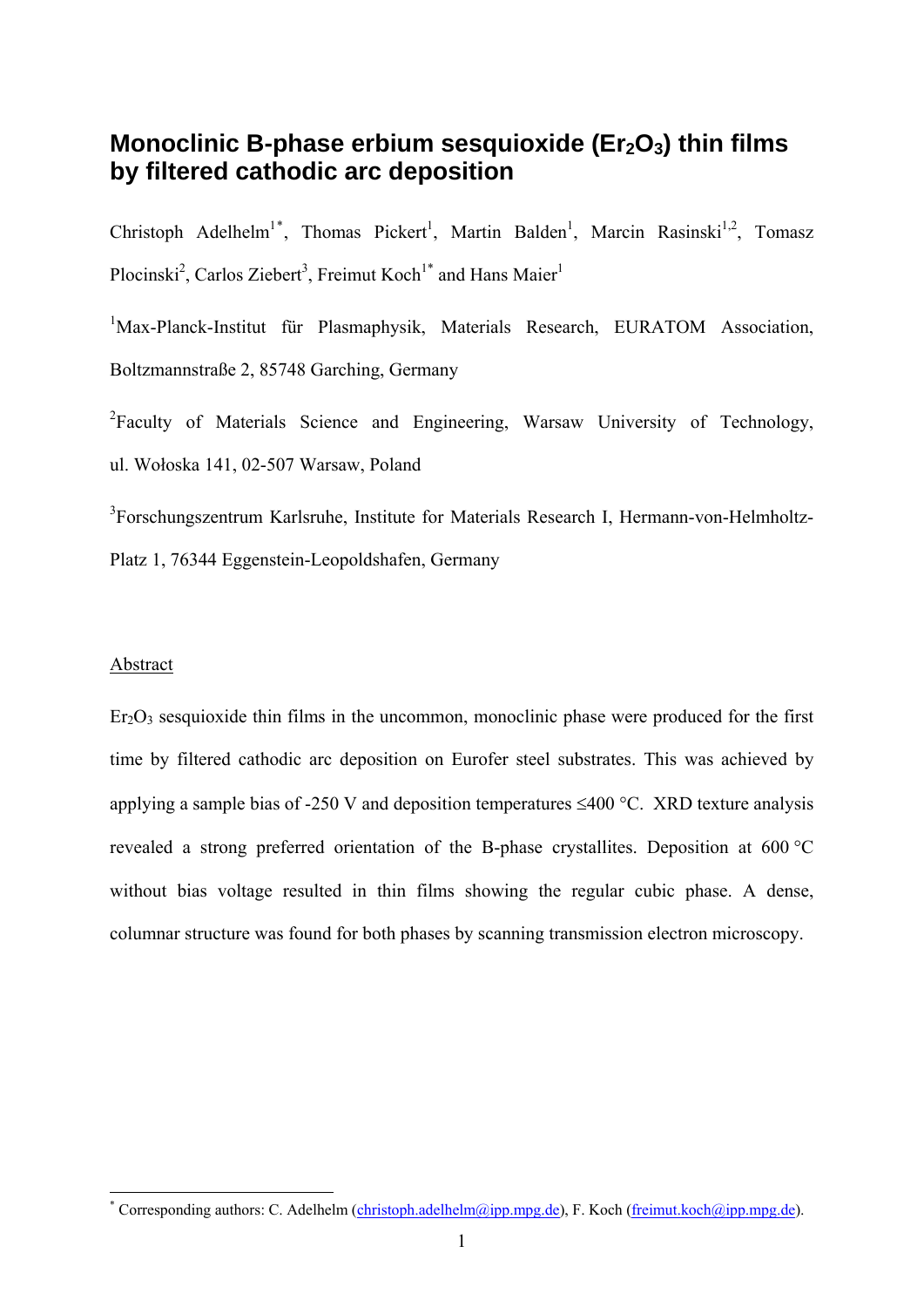#### Introduction

Thin films of erbium oxide  $Er_2O_3$  have been investigated with respect to different application fields in the last years. Due to the high dielectric constant  $(\approx 14)$  it is a candidate material to replace the gate dielectric  $SiO<sub>2</sub>$  in the next generation of complementary metal oxide semiconductor devices (CMOS) with an oxide layer thickness below 2 nm [1, 2]. Recent research also comprised optoelectronic applications [3, 4] and antireflective coatings [5]. For nuclear fusion applications  $Er<sub>2</sub>O<sub>3</sub>$  coatings are currently investigated as effective hydrogen diffusion barrier [6, 7] and corrosion resistant, electrically insulating layers [8]. For these applications resistance against radiation damage is of importance.

The polymorphism of rare earth sesquioxides  $RE_2O_3$  is well known [9, 10], and temperature or pressure-induced phase transformations of  $RE_2O_3$  bulk materials have been intensively studied. Generally, five polymorphs are reported, but only three phases (C, H, B) have been observed for  $Er_2O_3$ . The cubic C-phase is the stable phase below 2600 K and is usually formed during preparation of  $Er_2O_3$  coatings, even if some authors report about unidentified peaks in x-ray diffractograms [7, 11, 12]. Above 2600 K the hexagonal H-phase occurs. Hoekstra and Gingerich [13] published first about the pressure-induced C- to B-phase transformation at high temperature. Recently this was achieved at room temperature [14], and the B-phase could be quenched to ambient conditions. Lopato et al. [15] proposed the formation of the monoclinic B-phase during high-temperature DTA measurements. Very recently, Guo et al. [16] prepared monoclinic  $Er<sub>2</sub>O<sub>3</sub>$  nanoparticles by a flame synthesis process at atmospheric pressure. In this letter we report about the preparation of monoclinic B-phase  $Er<sub>2</sub>O<sub>3</sub>$  thin films for the first time.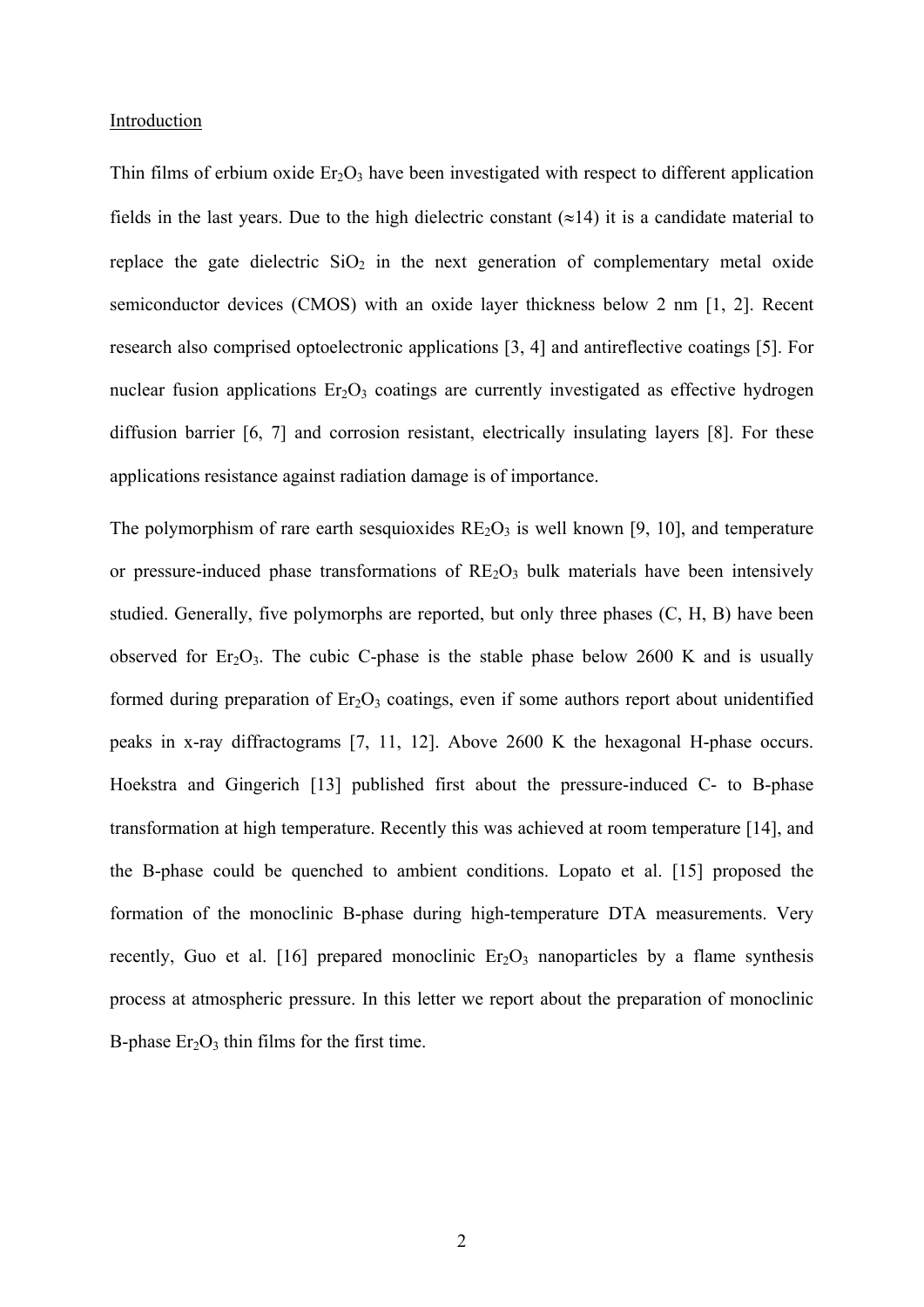#### Experimental

A magnetically filtered cathodic arc device [17] was used for film deposition. The filter prevents molten erbium droplets from reaching the substrate, which ensures a high coating quality at high deposition rates. Pure erbium (99.9 %) was used as cathode material. After evacuation to a base pressure of about  $3x10^{-3}$  Pa the polished Eurofer steel [18] substrates (20 mm in diameter) were etched by an Ar RF plasma. During film deposition, the arc current was about 80 A and 25 sccm oxygen were introduced by a capillary near the substrate resulting in a pressure of  $7x10^{-2}$  Pa. A negative RF bias voltage can be applied to the substrate in order to accelerate the Er ions to the substrate. Substrate heating was achieved by means of a BN heater in the sample holder, and the temperature was controlled by an IR-pyrometer. The deposition time was 15 minutes for all samples.

Grazing incidence x-ray diffraction (XRD) in parallel beam geometry was used for phase analysis (θ-scans). In addition, θ scans under different tilt angles were performed for texture analysis. A graphite monochromator was used on the secondary side to reduce the fluorescence background from the substrate. Since no reference spectrum of the monoclinic B-phase was available in any database, we calculated a diffraction pattern using the program PowderCell [19]. The measured lattice parameters and calculated atom positions published by Guo et al. [14] were used as input parameters. A focused ion beam microscope (FIB) was used for the preparation of STEM lamellas as well as argon ion milling in a Gentle Mill device for final thinning and elimination of FIB defects. STEM observation was carried out on a 200 kV UHR STEM microscope (Hitachi HD-2700) equipped with a  $C_s$  corrector. A 2.5 MeV  $H^+$  beam was used for the determination of the atomic film composition by Rutherford backscattering spectroscopy (RBS). As mechanical properties the nanohardness H and the reduced Young's modulus E\* were measured on a CSIRO UMIS2000 nanoindentation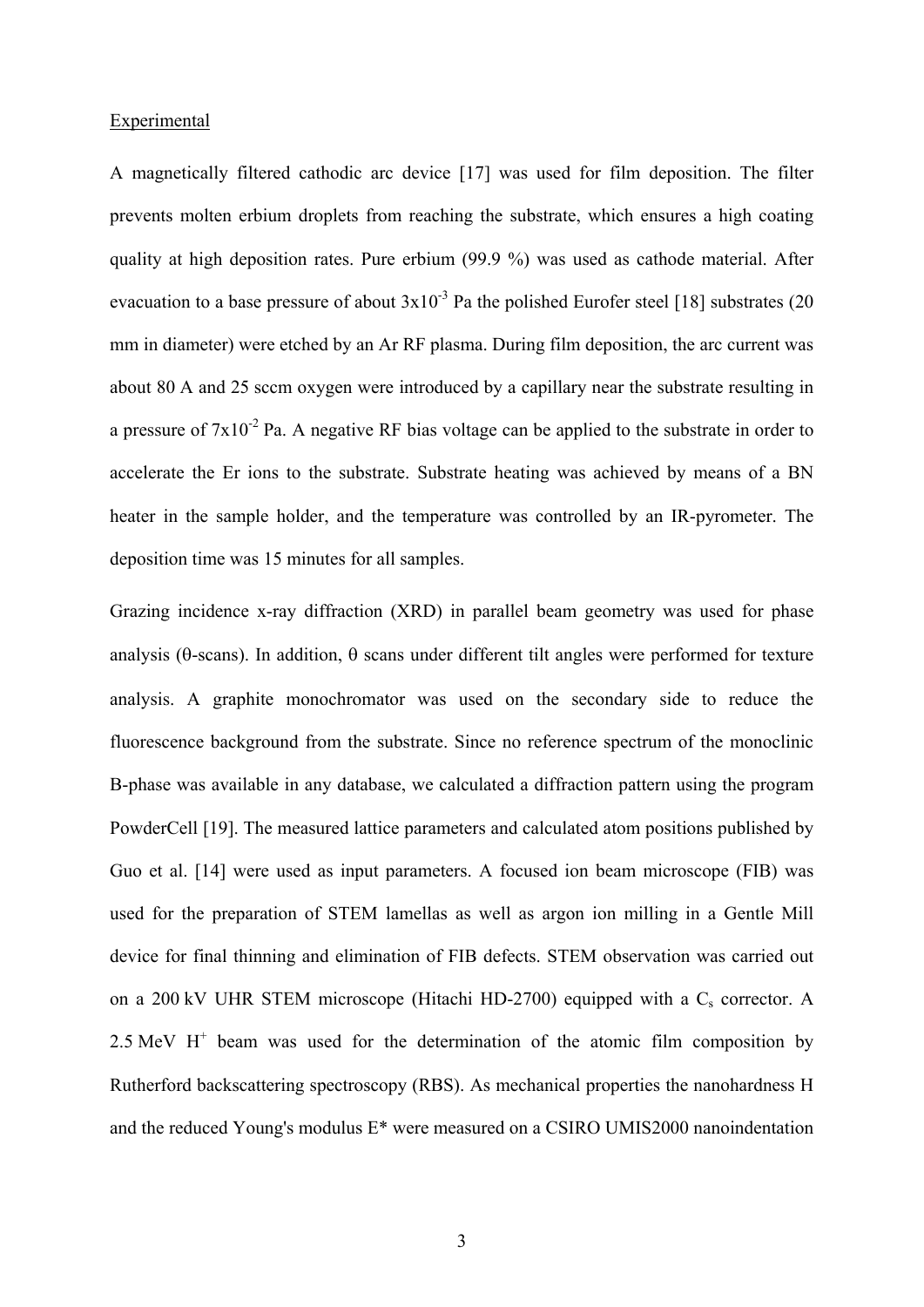system at a maximum load of 2 mN, i.e.  $\approx 50$  nm indentation depth. For each sample nine load-displacement curves were evaluated using the software IndentAnalyser [20].

#### Results

Depending on sample bias voltage and deposition temperature, the  $Er<sub>2</sub>O<sub>3</sub>$  films show different crystallinity. In Fig. 1 diffractograms of  $Er_2O_3$  films on Eurofer substrates are shown using three different deposition conditions. For comparison, two calculated reference patterns of Band C-phase are also given. At a sample temperature of 600 °C without additional bias the cubic C-phase can be observed (Fig. 1 a). The relative peak intensities are similar to the calculated diffraction pattern, which indicates a mainly texture-free thin film. Deposition temperatures  $\leq 400$  °C leads to significant deviations from the C-phase reference pattern.

A different  $Er_2O_3$  crystalline structure can be observed by applying a sample bias. Datasets b and c in Fig. 1 show XRD patterns for depositions at RT and 400 °C with -250 V bias voltage. RBS analysis on  $Er_2O_3$  films grown on graphite substrate confirmed the  $Er_2O_3$  stoichiometry for these deposition conditions. The crystal structure can be assigned to the high-pressure, monoclinic B-phase. However, a strong preferred orientation is responsible for missing peaks compared to the simulated standard spectrum (e.g. at 29° and 33°). This is demonstrated in Fig. 2, where diffraction patterns of the B-phase sample from Fig. 1c (400 °C, -250 V) between 2θ=26-35° are presented as a function of the tilt angle  $\chi$ . After tilting by 30° the (111) peak is visible, for 40° and higher the (-112) peak occurs. Other missing peaks at higher scattering angles (e.g. (313) at 2θ=48.5°) could also be detected by this method. Despite different intensities of the diffraction peaks, no significant difference of the diffraction patterns could be observed for both B-phase thin films deposited at RT or 400 °C.

The microstructure of the C- and B-phase  $Er_2O_3$  thin films was investigated by STEM and micrographs of two cross sections are shown in Fig. 3. Both  $Er_2O_3$  films exhibit a dense structure without voids. The C-phase thin film (Fig. 3a) grows in columns with a maximum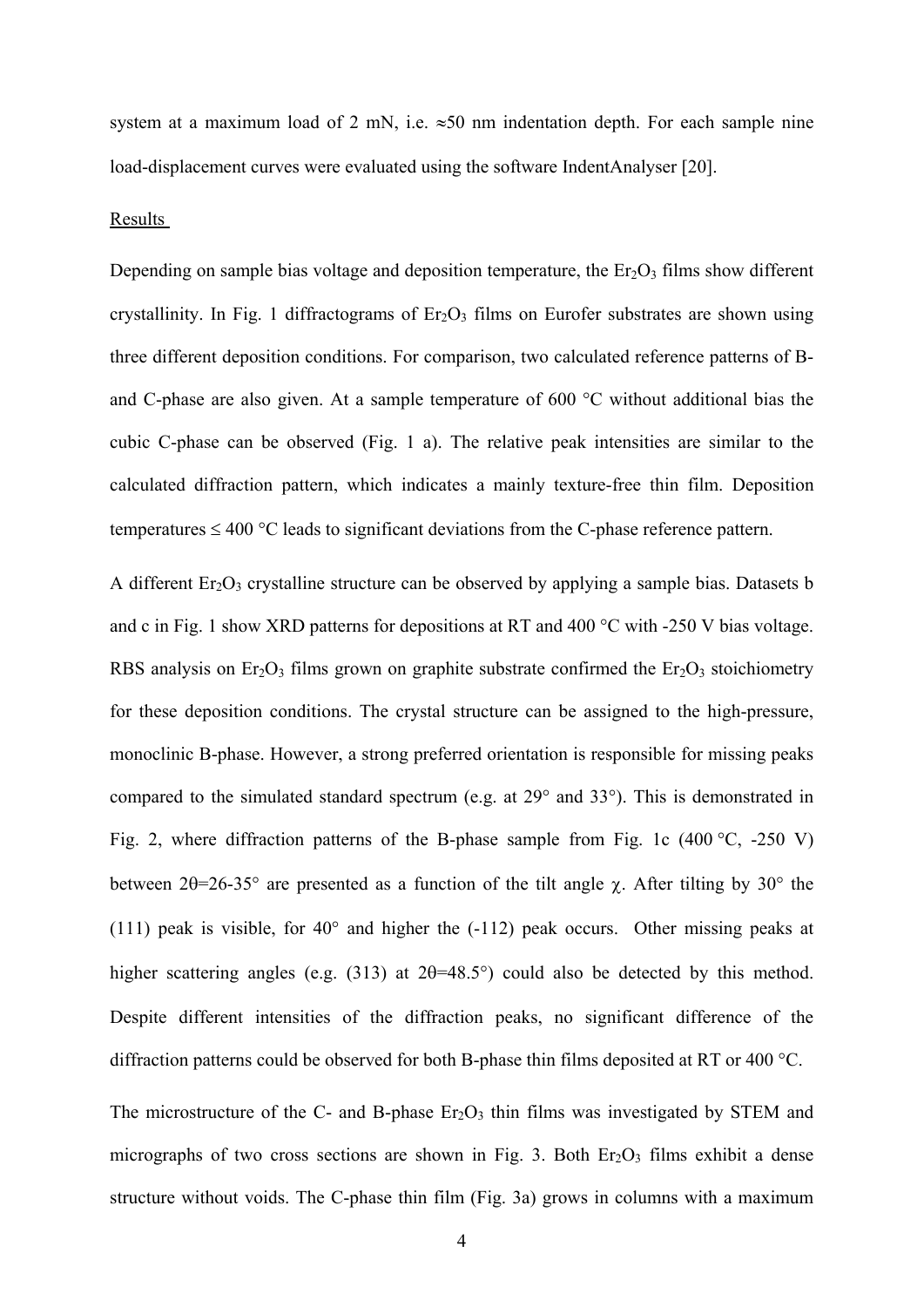diameter of 100-200 nm. A nucleation zone in the first 100 to 200 nm can be observed, after that zone the columns grow mainly undisturbed. The B-phase film also shows columnar growth, but with smaller columns (50-100 nm), and the growth appears to be more disturbed (Fig. 3b).

The mechanical properties of C and B-phase films are comparable, as determined by nanoindentation. The C-phase coating showed a nanohardness H of  $24 \pm 1$  GPa and a reduced Youngs modulus  $E^*$  of 308  $\pm$  20 GPa. For the B-phase film (400 °C, -250 V) H was determined to be  $20 \pm 2$  GPa and E<sup>\*</sup> to be  $264 \pm 7$  GPa.

The B-phase is metastable at ambient conditions and can transform into the C-phase at elevated temperatures. In Fig. 4 the XRD patterns of both B-phase thin films are presented before and after annealing to 600 °C for 2 h in vacuum. Annealing does not lead to a phase transformation in the case of a deposition temperature of 400 °C (Fig. 4, top), only variations in peak intensities can be observed. However, the coating deposited at RT (Fig. 4, bottom) transformed into the cubic phase after annealing. Even though the cubic phase has about 8 % lower crystallographic density, the coating remained intact after the phase transformation, and no delamination was observed.

#### Discussion

The formation of the B-phase during the thin film growth by cathodic arc deposition could in principle be explained by two effects. First, due to the applied bias voltage, the erbium ions are accelerated to the substrate, leading to an intense ion bombardment in the top 1-2 nm during film growth. It has been shown by Tang et al. [21] that irradiation damage produced by ion bombardment (300 keV  $Kr^{2+}$ ) leads to a C to B phase transformation. Even if the ion energy was much higher in these experiments, Er bombardment of the growing  $Er_2O_3$  film could also explain the formation of the monoclinic phase. The low deposition temperature and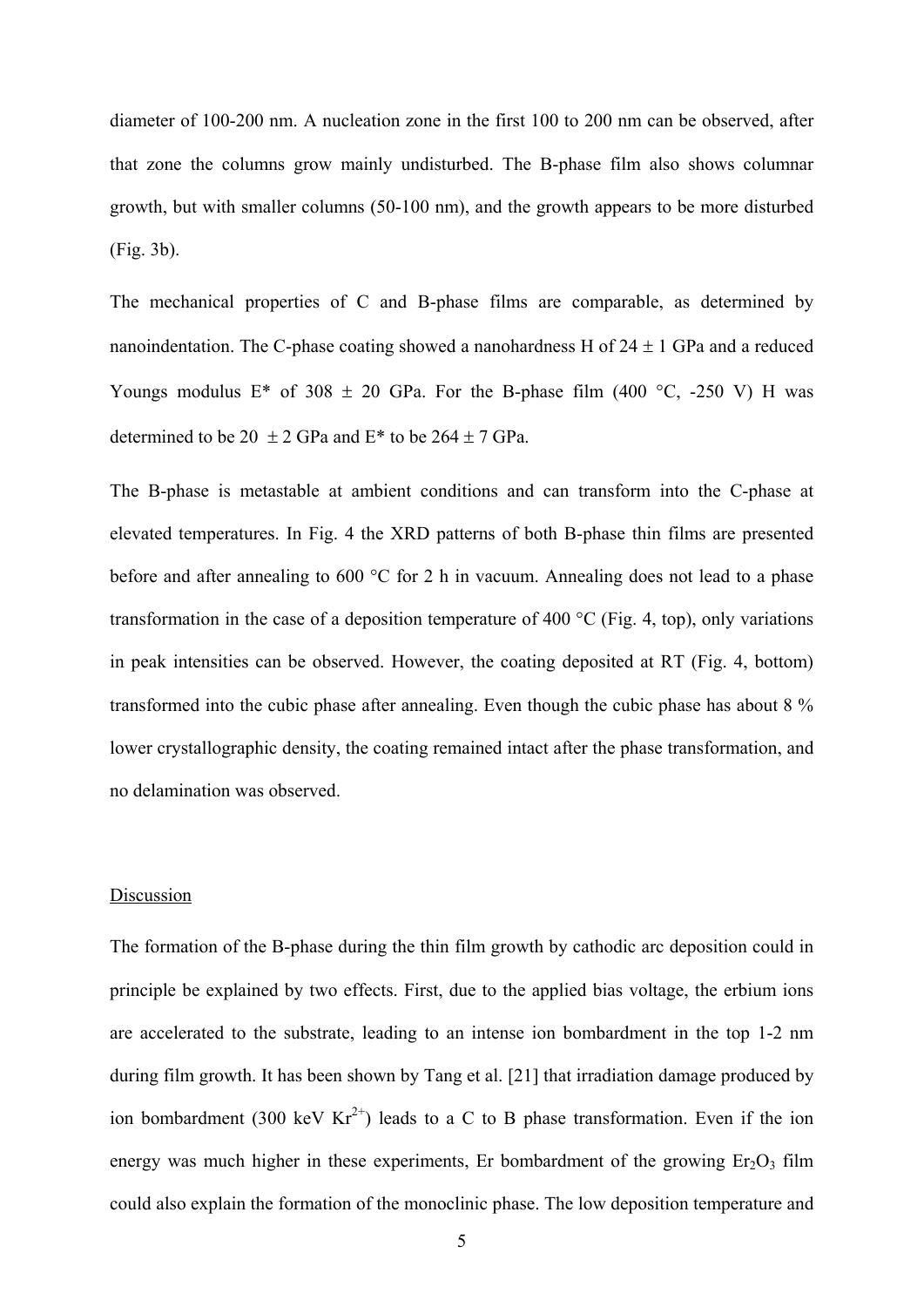a high deposition rate ( $\approx 0.8$  nm/s) could lead to quenching of the B-phase, due to sufficiently low atom mobility. This is supported by the fact that by increasing the deposition temperature from 400 °C to 600 °C (at -250 V bias) x-ray diffraction indicated the formation of both phases. The second explanation for the formation of a B-phase thin film is based on the fact that the B-phase forms under high pressure [13, 14]. Guo et al. [16] explained the formation of the B-phase by the high surface tension during formation of  $Er_2O_3$  nanoparticles, resulting in a high internal pressure during particle formation. We also suggest that the XRD patterns of  $Er<sub>2</sub>O<sub>3</sub>$  coatings published by Jankowski et al. [11] could be explained by the formation of the B-phase at temperatures ≤580 °C. They grew the films with low energetic species by electron beam evaporation of  $Er_2O_3$ . B-phase formation could be explained by a high compressive stress during film growth. The influence of compressive stress as a result of the bias voltage could also be responsible for the B-phase formation of our films. Since the deposition temperature influences the stress state of the film, this could explain the different phase stability of the B-phase films for annealing to  $600 \degree C$  (Fig. 4). Annealing of the sample deposited at room temperature leads to transformation into the C-phase, whereas the sample deposited at 400 °C remained stable. The higher thermal stress occurring in the RT deposited sample during annealing could explain the phase transformation. However, the thermal expansion coefficient of the B-phase needs to be known to prove this explanation; but the thermal expansion properties are unknown up to now.

In this letter we showed for the first time the preparation of  $Er_2O_3$  thin films in the uncommon monoclinic B-phase by filtered cathodic arc deposition. A new  $Er_2O_3$  modification is not only interesting for catalytic or optical applications, but also for nuclear fusion applications. As already discussed, it was recently shown that ion-induced displacement damage of the  $Er_2O_3$ C-phase leads to transformation into the B-phase in the implantation zone [21]. It could be speculated that the performance of a hydrogen diffusion barrier coating or electrical insulating coating is affected by this process. The B-phase could be much more stable against intense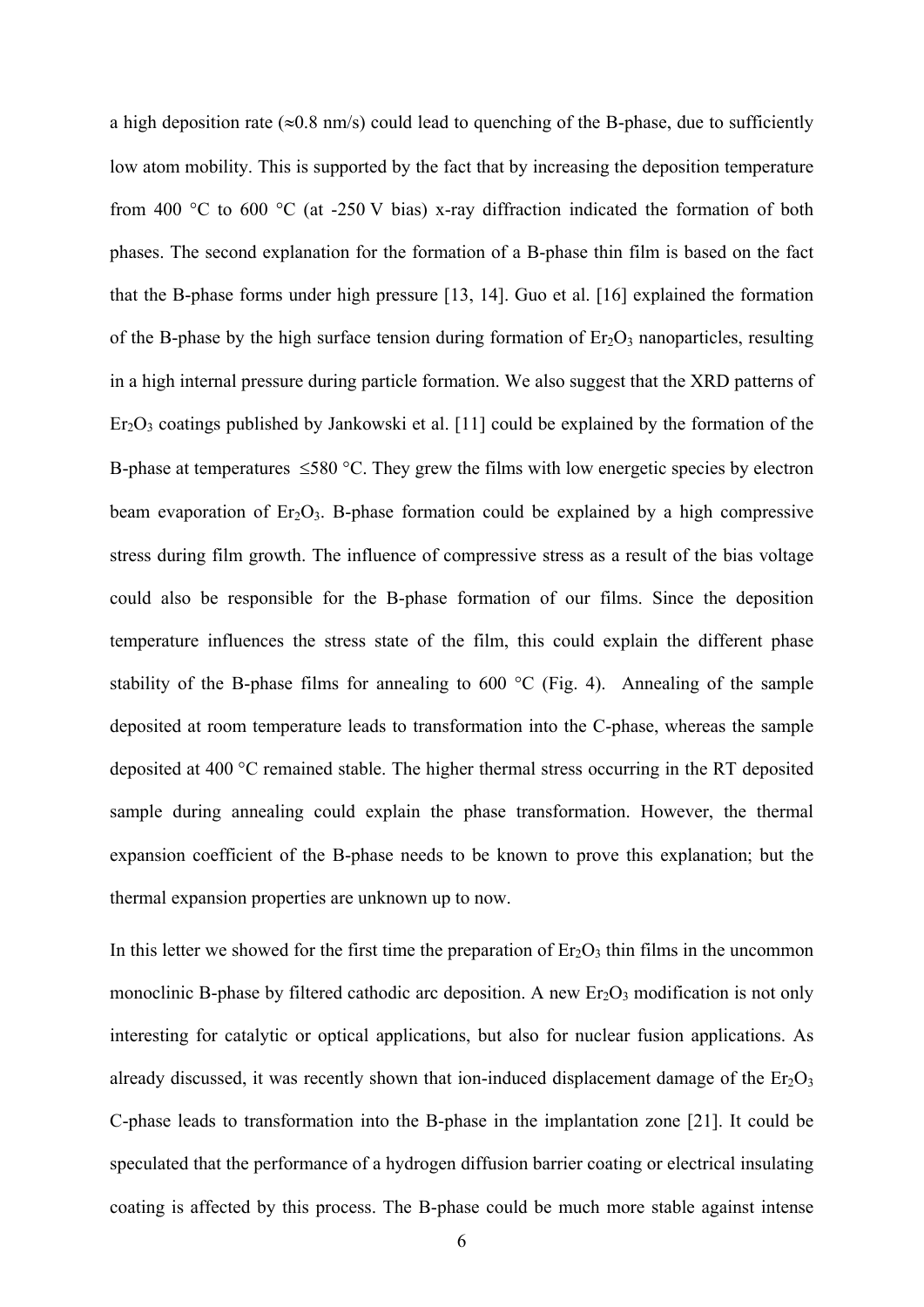neutron displacement damage occurring in a fusion power reactor, because it is formed under irradiation. Starting already with a B-phase coating could possibly improve the long-term stability. Further experiments are in progress to investigate the influence of film stress on the B-phase formation and its temperature stability. The resistance of the B-phase against ioninduced radiation damage will be investigated and compared to the C-phase.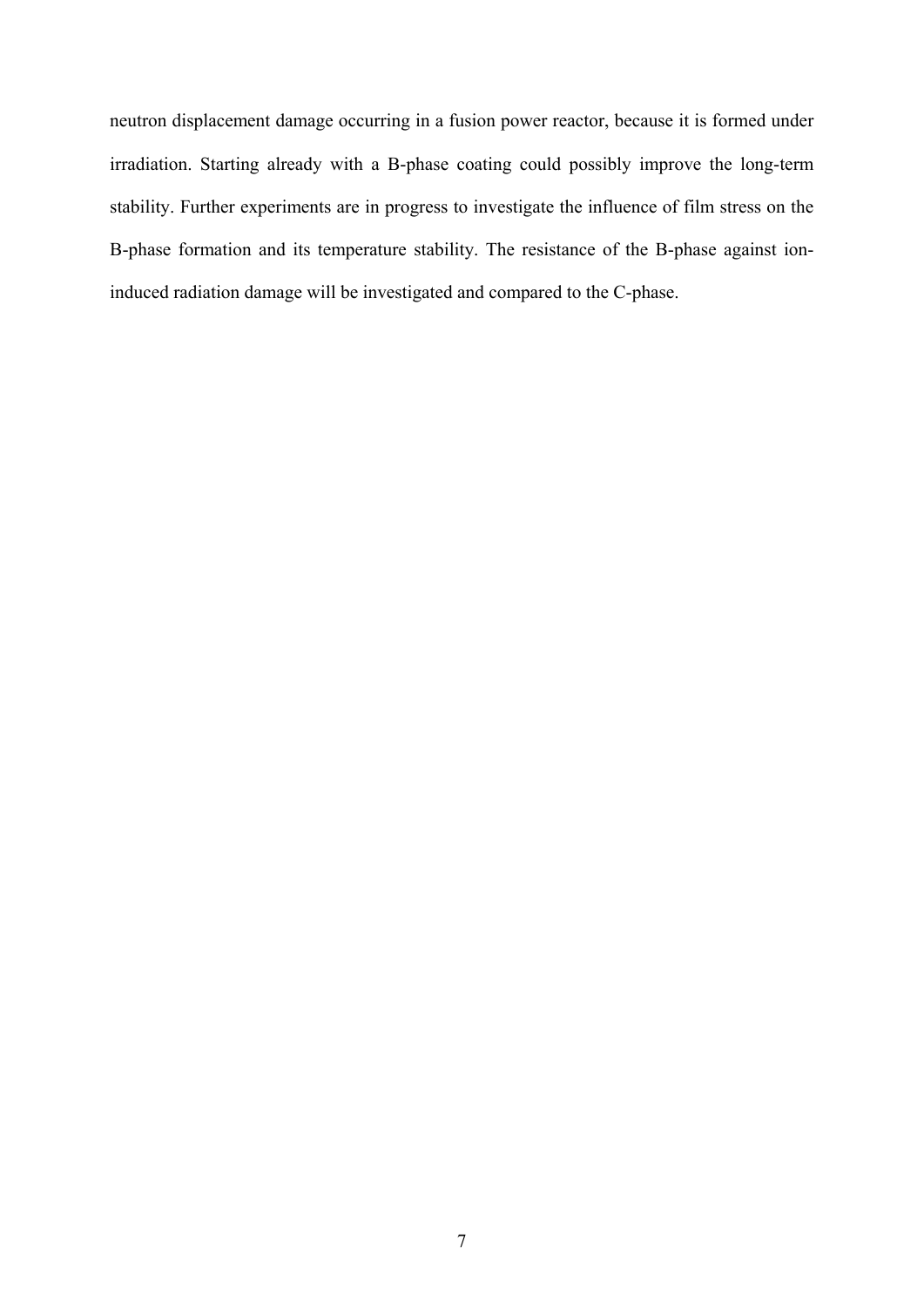

Fig. 1: X-ray diffraction patterns of  $Er<sub>2</sub>O<sub>3</sub>$  thin films at different deposition conditions ( $\theta$ scans at a fixed incident angle of 3°). The cubic C-phase is formed at a deposition temperature of 600 °C without bias (a). The monoclinic phase B-phase is observed for coatings deposited with -250 V bias voltage at (b) RT and (c) 400 °C. Calculated XRD patterns are given at the top (C-phase) and bottom (B-phase). A diffraction peak resulting from the Eurofer steel substrate is observed in all spectra and indicated by an arrow.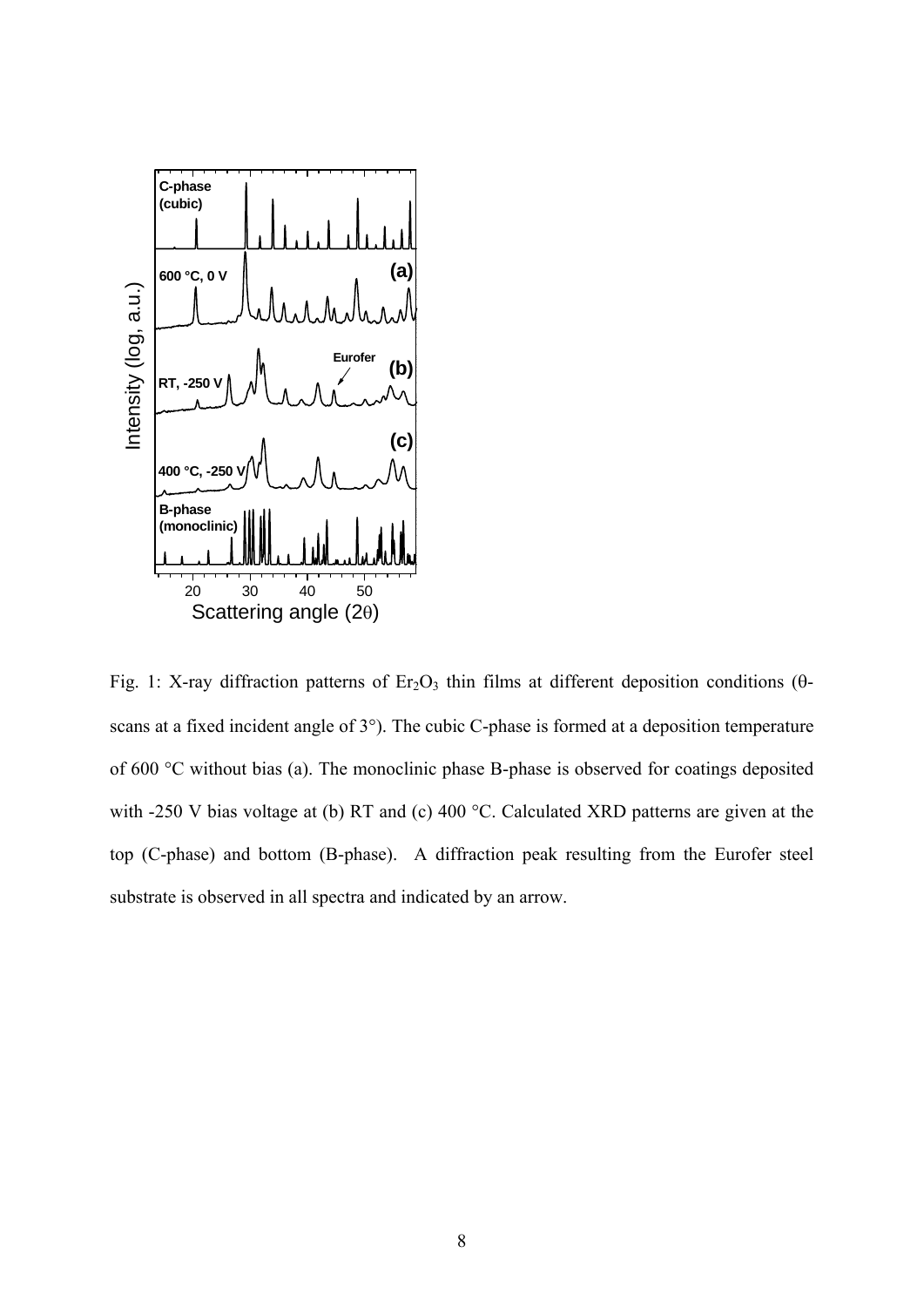



X-ray diffractograms (θ-scans,  $ω=17°$ ) of the B-phase Er<sub>2</sub>O<sub>3</sub> thin film deposited at 400 °C and -250 V bias at different tilt angles  $\chi$ . The indices of the diffraction peaks are indicated. Their positions are shifted by 0.3 to lower 2θ compared to the calculated values.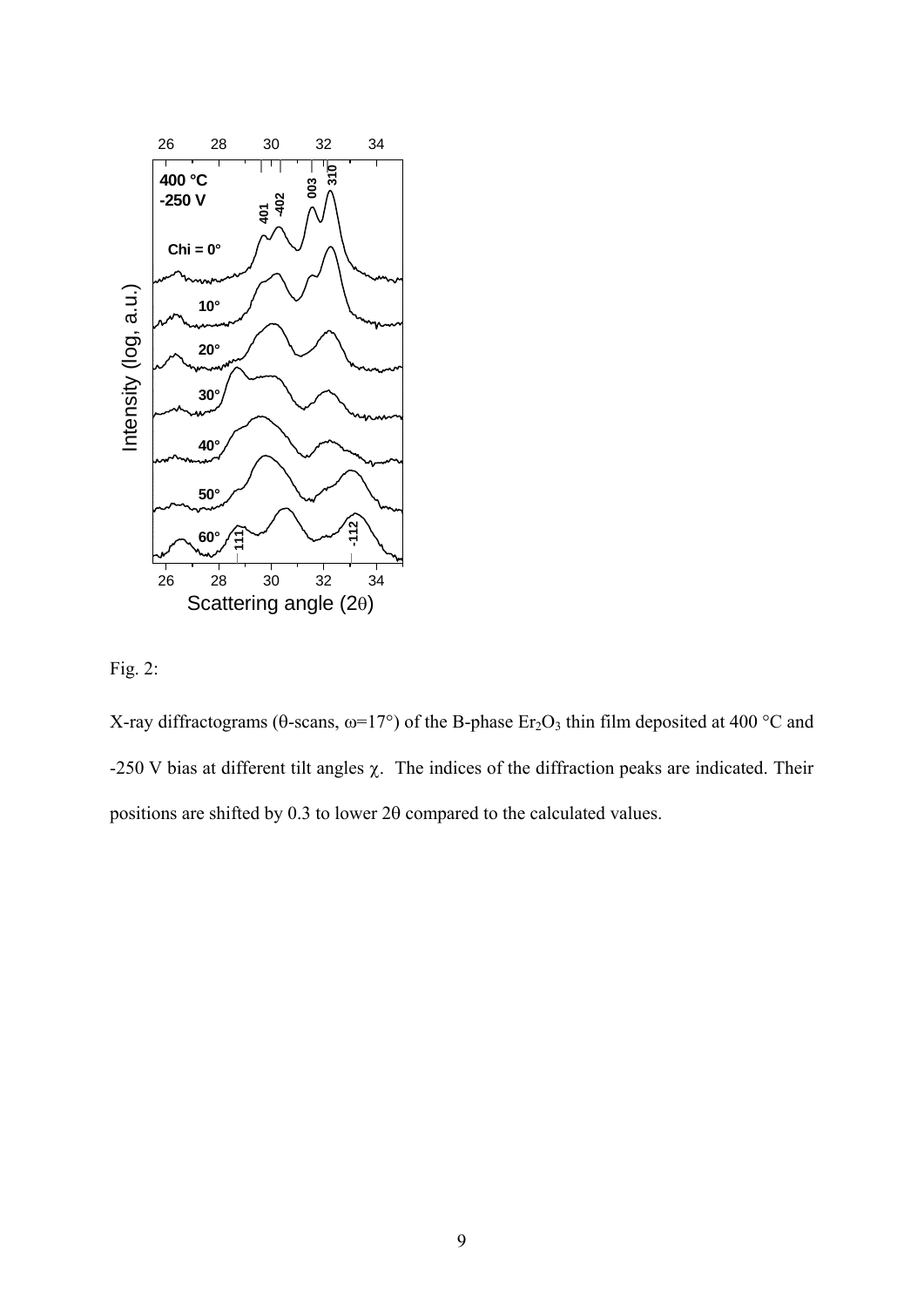

## Fig. 3:

STEM cross sections of thin lamellas of  $Er<sub>2</sub>O<sub>3</sub>$  thin films. (a) cubic C-phase deposited at 600 °C, no bias; (b) monoclinic B-phase deposited at 400 °C with -250 V bias. The contrast was optimized for the film microstructure; therefore the Eurofer substrate and the FIB tungsten top coating appear white.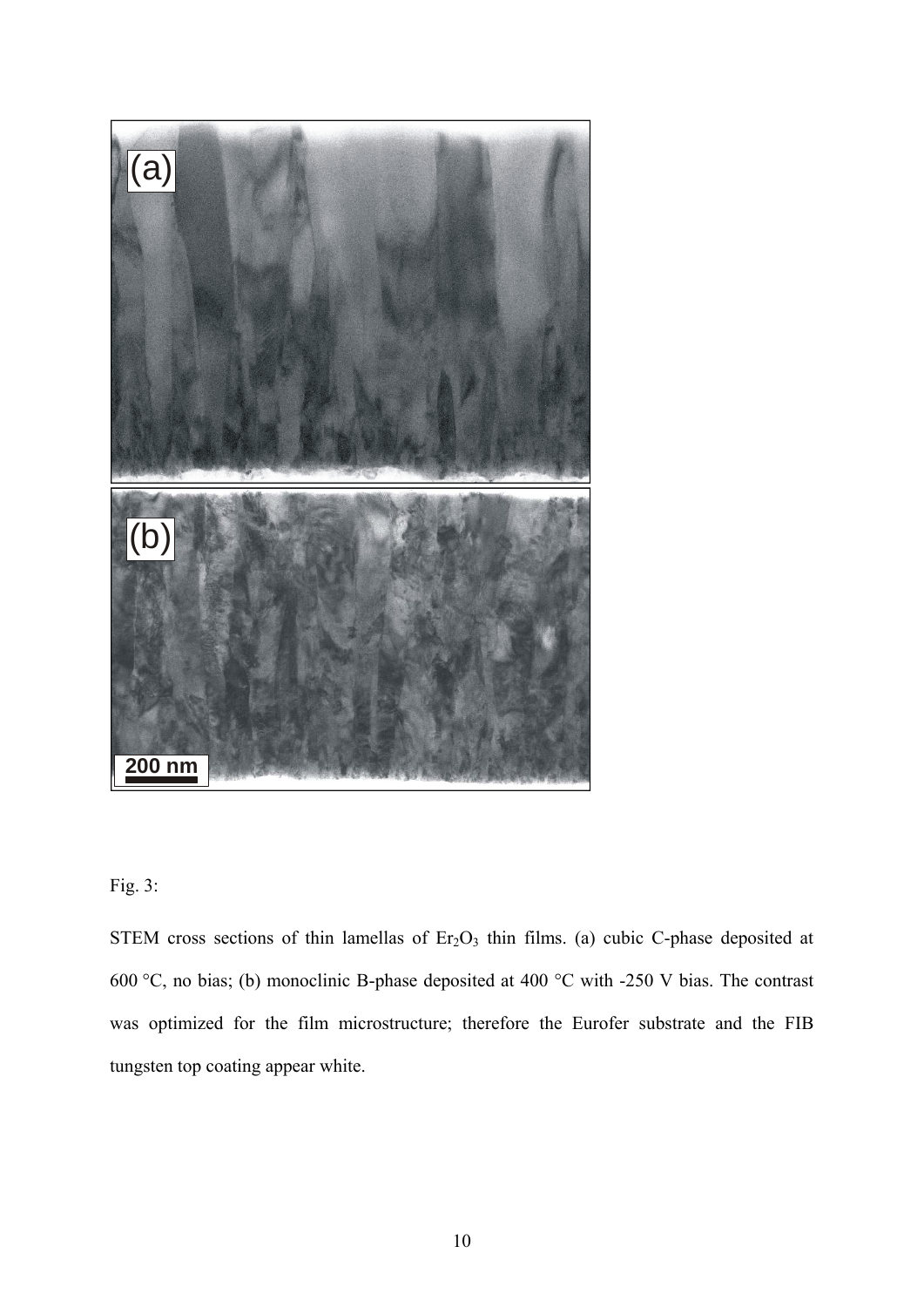

### Fig. 4:

X-ray patterns ( $\theta$ -scans) of B-phase Er<sub>2</sub>O<sub>3</sub> thin films before and after annealing to 600 °C in vacuum, showing the influence of deposition temperature on the phase stability. The sample deposited at RT (bottom) transforms into the C-phase, whereas the sample deposited at 400 °C (top) shows no phase transformation.